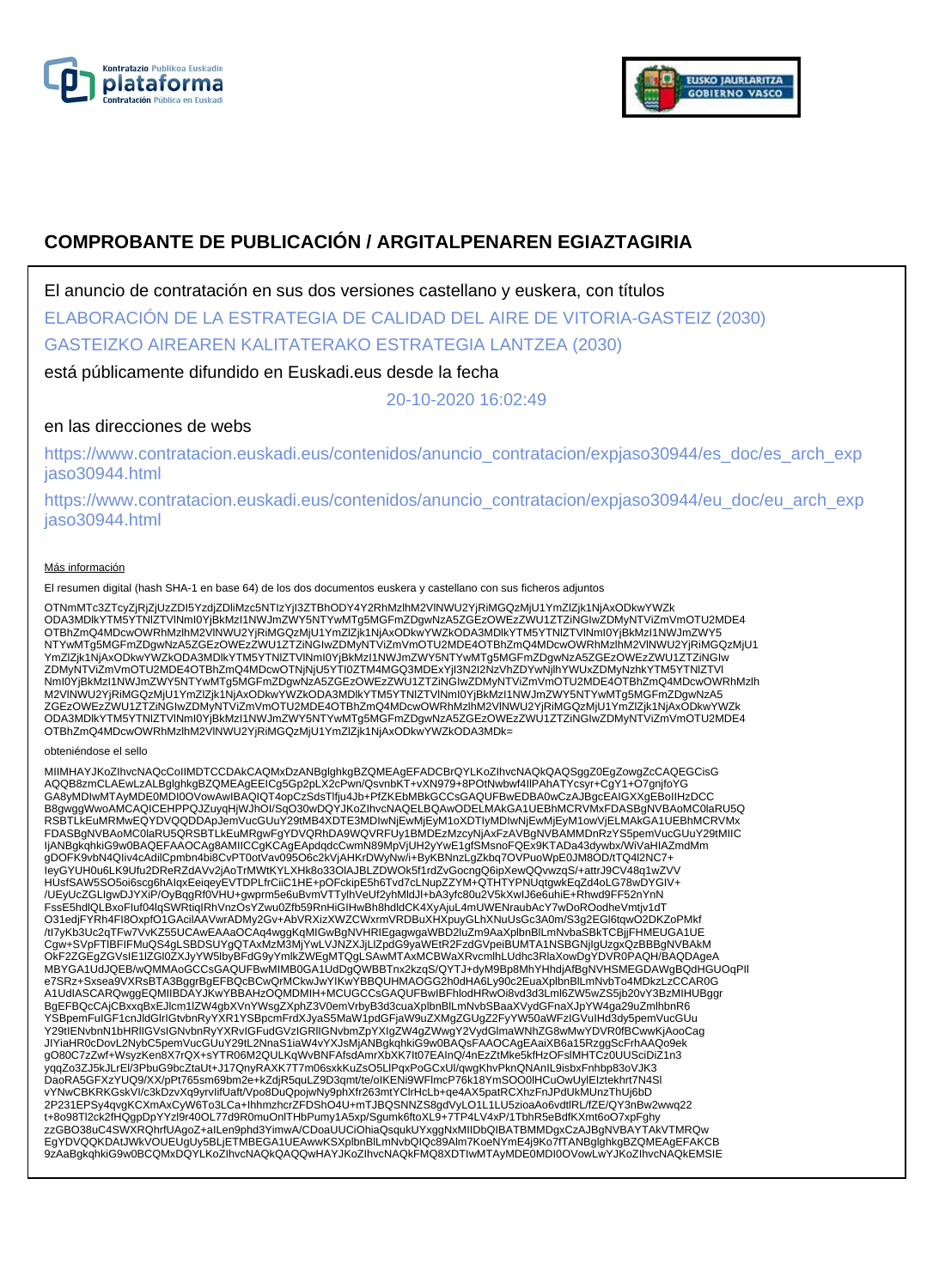



IPq3O2iDEBMV6GZo9IWc9vOA5EPJLm1aZ7WWNPZ8eD0nMIGJBgsqhkiG9w0BCRACLzF6MHgwdjB0BCDNdwo7pQBbrD9u8p5/pMe+<br>oe9BvlISU1baDdGPBFySGTBQMDykOjA4MQswCQYDVQQGEwJFUzEUMBIGA1UECgwLSVpFTIBFIFMuQS4xEzARBgNVBAMMCkl6ZW5w essuntornastan bir yoo reams ayan adama ayan dari bir ayan bir yang bir yoo reassuntorna ayan dari bir yang te<br>255jb20CEHPPQJZuyqHjWJhOI/SqO30wDQYJKoZIhvcNAQEBBQAEgglATpkg7DMIkSLn2oqKLn5ScACqEJufR61JYxJT6XDfDcgP<br>275jb20CEH XnDAhrilRKKsD+pcqAkAz2RZotcMfLEJD4/eFP9HyzzStx2iOU34S4KTc9cdl3lxAC3jw9D95tfneemc+CUQEYR0cz6o1dJL5K/9 VKqH7wVyd0gkqaDe8e3ygp14kXGNOkqS997iDAkqYnPPFTKf8mnvUDMhRXhrlp1LfzBOw8FCledC2cgqnPlwN8QhUhbT5hqxqCDQ XM8pQXBzZOpFkxOOb2whYbEA3HB664ql6z7WF6EFTtVUCDFJ3Ko6j/VweMWdV7x5J2yiXg+HDNHxQ9isKBAOqov0NWdecTgmnXqB 5In1iHTnvjdj5SCyLV3h5A7NdgpHN+wl8a3HNoDj5orvxMbhion+yOJ10zcnEIqoW0/MepvnJ2Ah1oVismnGcoE64J8Tz/Tvc+mB r140tl6MSTi2Oc705oL6KgceHcO9lBZyaXZak4Npn5ppMDHl6orbboj2Yavh5dl7zb3u8nuQaG9hvmPn6BfvCzgkyFsse98TOOEN MRmtrRLBcgCrAFdhUkLgNHZOFJznap5CNaiELIw=

Kontratuaren iragarkia, gaztelaniaz eta eskaraz, izenburuekin ELABORACIÓN DE LA ESTRATEGIA DE CALIDAD DEL AIRE DE VITORIA-GASTEIZ (2030) **GASTEIZKO AIREAREN KALITATERAKO ESTRATEGIA LANTZEA (2030)** 

# Euskadi.eus webgunean argitaratzen da data honetatik

2020-10-20 16:02:49

## web hauen helbideetan

https://www.contratacion.euskadi.eus/contenidos/anuncio\_contratacion/expjaso30944/es\_doc/es\_arch\_exp jaso30944.html

https://www.contratacion.euskadi.eus/contenidos/anuncio\_contratacion/expjaso30944/eu\_doc/eu\_arch\_exp iaso30944.html

### Informazio gehiago

Bi dokumentuen (euskara eta gaztelania) laburpen digitala (hash SHA-1, 64 oinarriarekin), erantsitako fitxategiekin

OTNmMTc3ZTcyZjRjZjUzZDI5YzdjZDliMzc5NTIzYjI3ZTBhODY4Y2RhMzlhM2VINWU2YjRiMGQzMjU1YmZlZjk1NjAxODkwYWZk onaliini osa tyspiirjostelminen taiseistelminen taiseistelminen taiseistelminen taiseistelminen taiseistelmine<br>ODA3MDIkYTM5YTNIZTVINmI0YjBkMzI1NWJmZWY5NTYwMTg5MGFmZDgwNzA5ZGEzOWEzZWU1ZTZiNGlwZDMyNTViZmVmOTU2MDE4<br>OTBhZmQ4M NTYwMTg5MGFmZDgwNzA5ZGEzOWEzZWU1ZTZINGIwZDMyNTViZmVmOTU2MDE4OTBhZmQ4MDcwOWRhMzIhM2VINWU2YjRiMGQzMjU1 YmZlZjk1NjAxODkwYWZkODA3MDlkYTM5YTNIZTVINmI0YjBkMzI1NWJmZWY5NTYwMTg5MGFmZDgwNzA5ZGEzOWEzZWU1ZTZiNGlw ZDMyŃTViŻmVmOTU2MDE4OTBhZmQ4MDcwOTNjNjU5YTI0ZTM4MGQ3MDExYjI3N2I2NzVhZDYwNjlhYWUxZDMyNzhkYTM5YTNIZTVI Nml0YjBkMzI1NWJmZWY5NTYwMTg5MGFmZDgwNzA5ZGEzOWEzZWU1ZTZiNGIwZDMyNTViZmVmOTU2MDE4OTBhZmQ4MDcwOWRhMzlh M2VINWU2YjRiMGQzMjU1YmZlZjk1NjAxODkwYWZkODA3MDlkYTM5YTNlZTVlNml0YjBkMzl1NWJmZWY5NTYwMTg5MGFmZDgwNzA5 ZGEZOWEZZWU1ZTZINGIWZDMyNTVIZmVmOTU2MDE4OTBhZmQ4MDcwOWRhMzIhM2VINWU2YjRiMGQzMjU1YmZjZjk1NjAxODkwYWZk ODA3MDIkYTM5YTNIZTVINmI0YjBkMzI1NWJmZWY5NTYwMTg5MGFmZDgwNzA5ZGEzOWEzZWU1ZTZiNGIwZDMyNTViZmVmOTU2MDE4 OTBhZmQ4MDcwOWRhMzlhM2VINWU2YjRiMGQzMjU1YmZlZjk1NjAxODkwYWZkODA3MDk=

denboran digitalki zigilatu zuena

#### zigilua lortzen

MIIMHAYJKoZIhvcNAQcCoIIMDTCCDAkCAQMxDzANBglghkgBZQMEAgEFADCBrQYLKoZIhvcNAQkQAQSggZ0EgZowgZcCAQEGCisG AQQB8zmCLAEwLzALBglghkgBZQMEAgEEICg5Gp2pLX2cPwn/QsvnbKT+vXN979+8POtNwbwf4llPAhATYcsyr+CgY1+O7gnjfoYG GA8yMDIwMTAyMDE0MDI0OVowAwIBAQIQT4opCzSdsTlfju4Jb+PfZKEbMBkGCCsGAQUFBwEDBA0wCzAJBgcEAIGXXgEBoIIHzDCC B8gwggWwoAMCAQICEHPPQJZuyqHjWJhOI/SqO30wDQYJKoZIhvcNAQELBQAwODELMAkGA1UEBhMCRVMxFDASBgNVBAoMC0laRU5Q RSBTLKEUMRMWEQYDVQQDDApJemVucGUuY29tMB4XDTE3MDIwNjEwMjEyM1oXDTIyMDIwNjEwMjEyM1owVjELMAkGA1UEBhMCRVMx<br>FDASBgNVBAoMC0laRU5QRSBTLkEuMRgwFgYDVQRhDA9WQVRFUy1BMDEzMzcyNjAxFzAVBgNVBAMMDnRzYS5pemVucGUuY29tMIIC<br>IjANBgkqhkiG9w0BAQEF HUsfSAW5SO5oi6scg6hAlqxEeiqeyEVTDPLfrCiiC1HE+pOFckipE5h6Tvd7cLNupZZYM+QTHTYPNUqtgwkEqZd4oLG78wDYGIV+ /UEyUcZGLIgwDJYXiP/OyBqgRf0VHU+gwprm5e6uBvmVTTylhVeUf2yhMldJl+bA3yfc80u2V5kXwIJ6e6uhiE+Rhwd9FF52nYnN FssE5hdlQLBxoFluf04lqSWRtiqIRhVnzOsYZwu0Zfb59RnHiGIHwBh8hdldCK4XyAjuL4mUWENraubAcY7wDoROodheVmtjv1dT O31edjFYRh4Fl8OxpfO1GAcilAAVwrADMy2Gv+AbVRXizXWZCWxrmVRDBuXHXpuyGLhXNuUsGc3A0m/S3g2EGl6tqwO2DKZoPMkf OKF2ZGEgZGVsIE1IZGI0ZXJyYW5lbyBFdG9yYmlkZWEgMTQgLSAwMTAxMCBWaXRvcmlhLUdhc3RlaXowDgYDVR0PAQH/BAQDAgeA